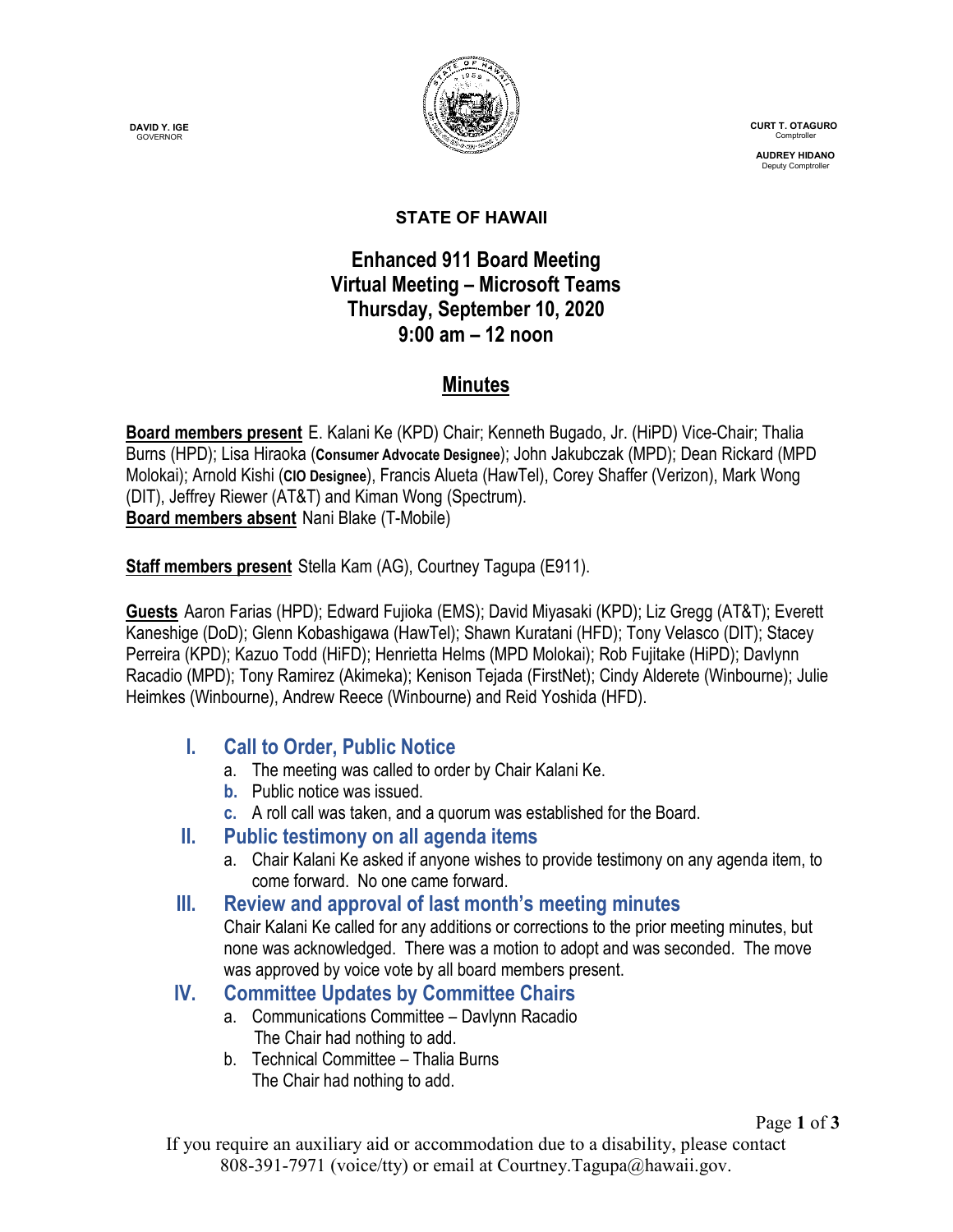- i. Educational Investigative Committee update Jeffrey Riewer
- ii. Investigative Committee- Everett Kaneshige
- c. Finance Committee Kiman Wong The Chair had nothing to add.
	- i. Review of monthly and Y-T-D Cash Flow.

# **V. PSAP Status Updates**

- a. Kauai PSAP Kalani Ke
- b. Oahu HPD Gerald Kaneshiro
- c. Oahu HFD Reid Yoshida
- d. Oahu EMS Edward Fujioka
- e. Molokai Dean Rickard
- f. Maui John Jakubczak
- g. Hawaii PD Kenneth Bugado, Jr.
- h. Hawaii FD Kazuo Todd

# **VI. Executive Director's Report**

- a. CPA Audit Update
	- i. The Executive Director had requested that the Board consider reducing the scope of the annual CPA audit from an accrual basis to a cash basis. §138-7, HRS does not require the Board to have a CPA audit on an accrual basis. Board member Mark Wong was surprised to learn that our audits are on an accrual basis that would be inconsistent with the state accounting practices.
	- ii. The Board recommended that the Executive Director meets with the Comptroller to obtain his recommendation.
- b. Encumbrance Discussion

The Executive Director continued the discussion regarding the use of encumbrances in government accounting and emphasized that the rules as to its use in the Strategic Budget plan were appropriate.

# **VII. Items for Discussion, Consideration, and Action**

a. 911 Timeline update

The Board Chair has requested that all timeline updates be summited to the executive director.

b. FirstNet update -Kenision Tejada.

The Federal Government is concluding its fiscal year.

A webinar will be held at the end of September for the county police departments. The FirstNet authority is undergoing realignment to better address and serve the public safety community.

#### **VIII. Announcements**

#### **a. Future Virtual meeting dates (9 am – 12:00 pm).**

- i. Thursday, October 8, 2020 (Combined meetings)
- ii. Thursday, November 12, 2020 (Combined meetings)
- iii. Thursday, December 10, 2020 (Combined meetings)
- iv. Thursday, January 14, 2021 (Combined meetings)
- v. Thursday, February 11, 2021 (Combined meetings)
- vi. Thursday, March 12, 2021 (Combined meetings)
- b. **Future Conference Dates (3 months of advanced approval required**):
	- i. NENA Virtual Conference, September 24-29, 2020.
	- ii. Spillman Users Conference No notice of the Virtual meeting has been published.
	- iii. 911 Goes to Washington DC, February 21-25, 2021

#### Page **2** of **3**

If you require an auxiliary aid or accommodation due to a disability, please contact 808-391-7971 (voice/tty) or email at Courtney.Tagupa@hawaii.gov.